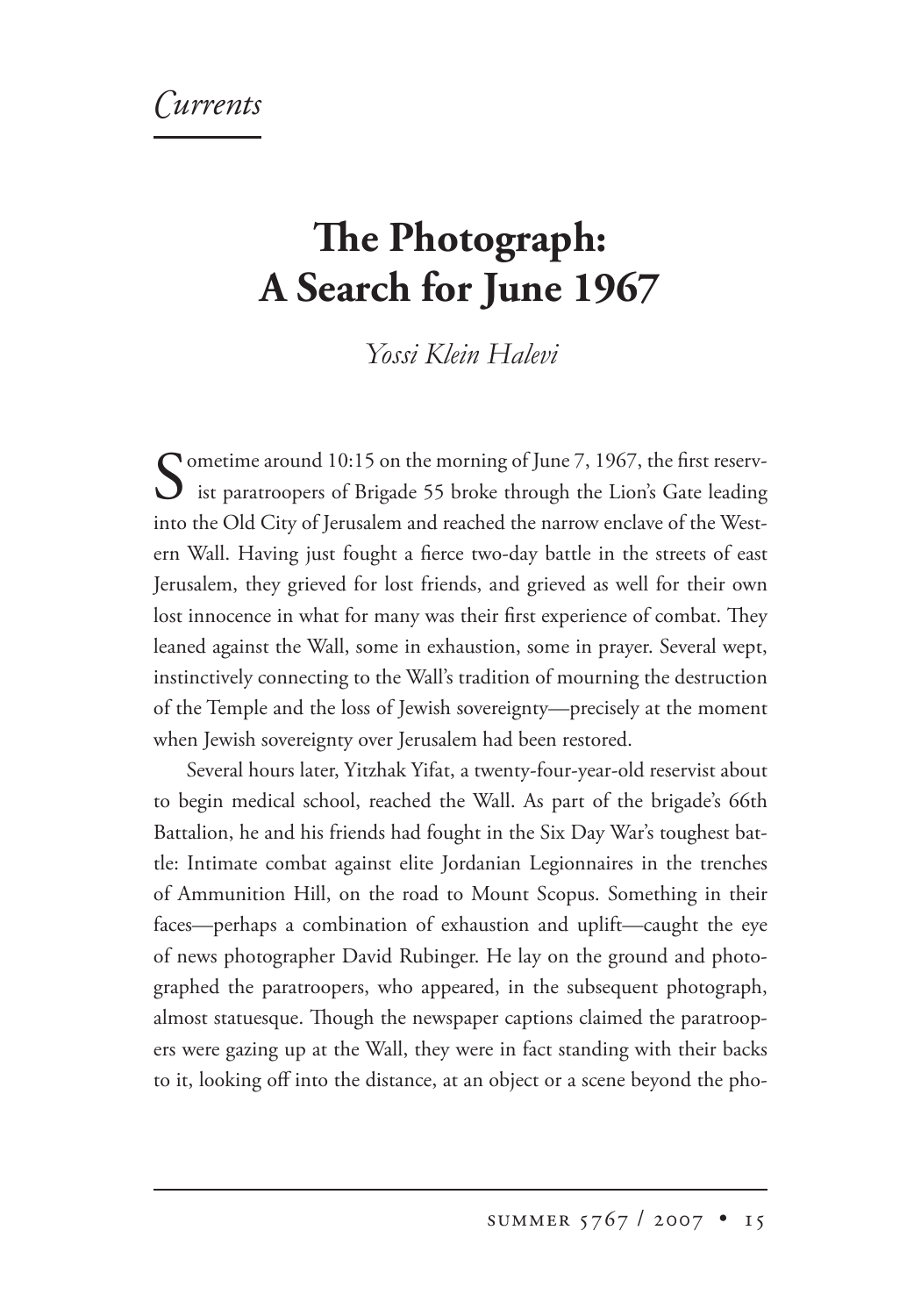tograph's reach.

Yifat is the centerpoint of the photograph, and not only because he is physically positioned there. Among his friends, only Yifat's face is truly memorable; the faces around him seem to blur into his. Partly that is because he alone has removed his helmet, revealing the civilian beneath the soldier. Yifat also allows himself to appear vulnerable: While the men around him are tight-lipped, suppressing emotion, his mouth is open, as if trying to express the ineffable.

One more iconic image emerged from the Six Day War: A photograph, which appeared on the cover of *Life* magazine, of a grinning, tousle-haired Israeli soldier, holding high a captured Egyptian Kalashnikov as he bathes in the Suez Canal. Like the paratroopers at the Wall, he too is gazing upward, and appears exhausted; but there all resemblance ends. Taken together, the two photographs offer opposing images of victory. The *Life* photograph lacks the emotional complexity that marks the face of Yitzhak Yifat and the other paratroopers at the Wall. Instead, it reflects the exuberance of a young man celebrating victory—his nation's survival, and his own. It is the face of Israeli normalcy: Having achieved its greatest victory, Israel has vindicated Zionism's promise to ensure the happy ending of the Jewish story.

Forty years later, the snapshot of the soldier at the canal has been mostly forgotten, while the picture of the paratroopers at the Wall has become, arguably, the most beloved Jewish photographic image of our time—appearing in Passover Hagadas and on computer screen savers and posters in college dorm rooms. When Israel recently marked forty years to the Six Day War, the photograph at the Wall served as the media logo. Despite attempts to transform the picture into political parody and commercial kitsch—it has been coopted for a protest poster by an artist opposed to the occupation, painted in rainbow colors by a gay group, and featured in a cigarette advertisement—its power to inspire hasn't diminished.

The image endures, in part, because of the humility it conveys: At their moment of triumph, the conquerors are themselves conquered. The paratroopers, epitome of Zionism's "new Jews," stand in gratitude before the Jew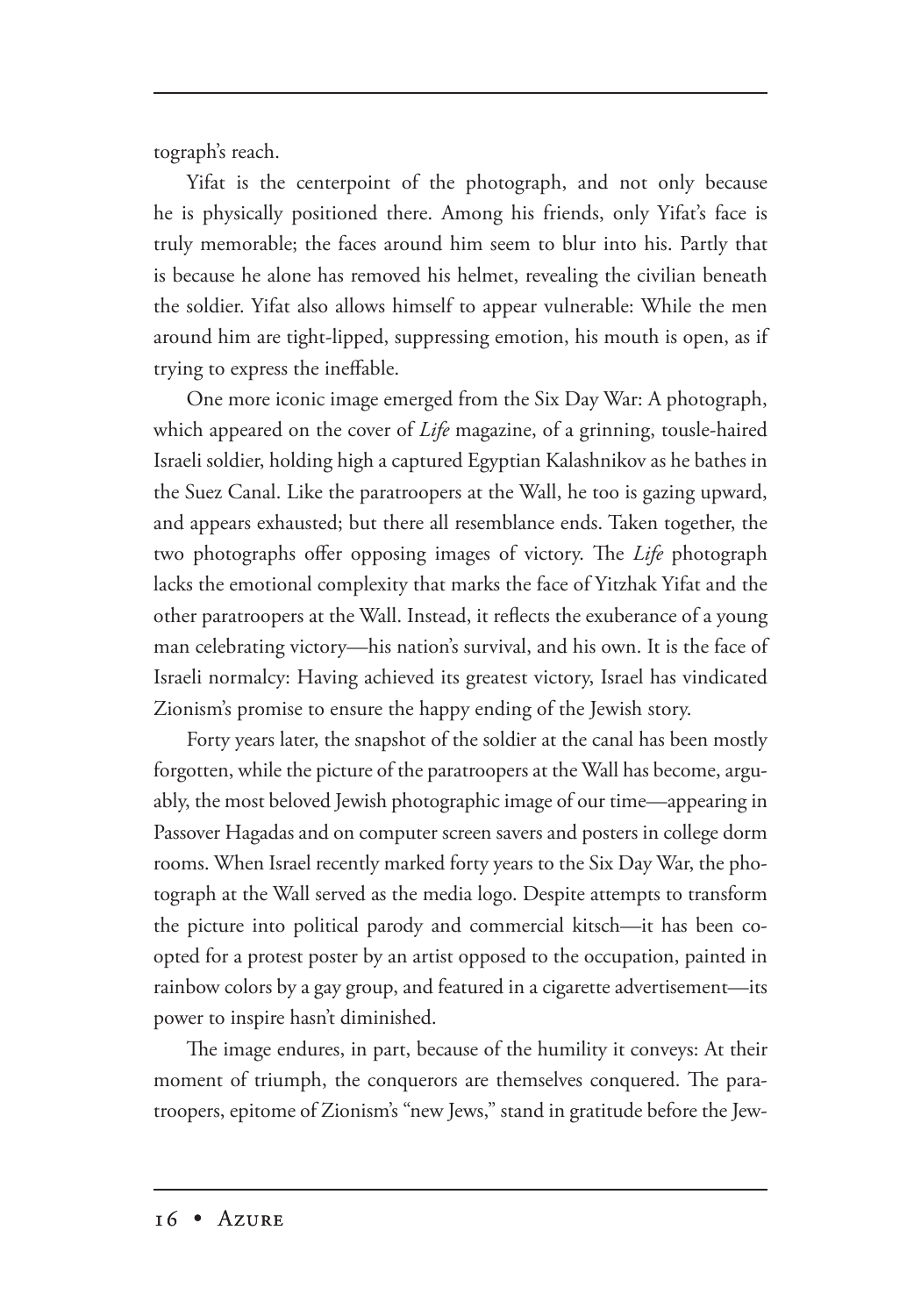ish past, suddenly realizing that they owe their existence to its persistence and longing. Rubinger's photograph catches a precise historical moment: The return of the last two thousand years of Jewish history to the Zionist story. Many of the paratroopers identified themselves as Israelis first, Jews only a distant second; some weren't quite sure whether they identified as Jews at all. And yet it is at the Wall of all places, symbol of the quietism of exile, where secular Israelis become reconciled with their Jewishness. As one paratrooper put it, "At the Wall I discovered that I'm a Jew." Yifat's face seems to instantly age exhausted not only from battle but from encountering his own venerability.

The recovery of Jewish identity was reinforced by the trajectory of the war. The genocidal threats emanating from Arab capitals in May 1967, along with the absence of tangible international support for Israel at its most desperate time, evoked old Jewish fears, even among sabras. At the same time, the diaspora became assertively pro-Israel: Jews around the world suddenly realized how much the existence of a Jewish state meant to them, and how unbearable it would be to live in a world that could tolerate two holocausts in a single generation. The powerful expressions of Jewish solidarity that emerged in Paris, New York, and even Moscow in May and June of 1967 were reciprocated by the paratroopers at the Wall. "How does it happen that paratroopers weep?" asked Haim Hefer in a popular poem he wrote after the battle for Jerusalem. "Perhaps it's because the boys of nineteen who were born with the state / carry on their backs two thousand years."

Perhaps the photograph continues to endure because it caught an even more profound moment in the story of Zionism—the return not only of Jewish identity but of the Jewish God. Judaism posited a daring idea: That God's power and goodness would be revealed not only in the majesty of nature but in the messiness of history—and even more improbably, in Jewish history. The meaning of Jewish history, then, is that history has meaning.

After the Holocaust, though, the notion of a God at once omnipotent and benevolent seemed to many Jews not merely implausible but offensive. In that sense, the Nazis had won a significant victory; discrediting the Jew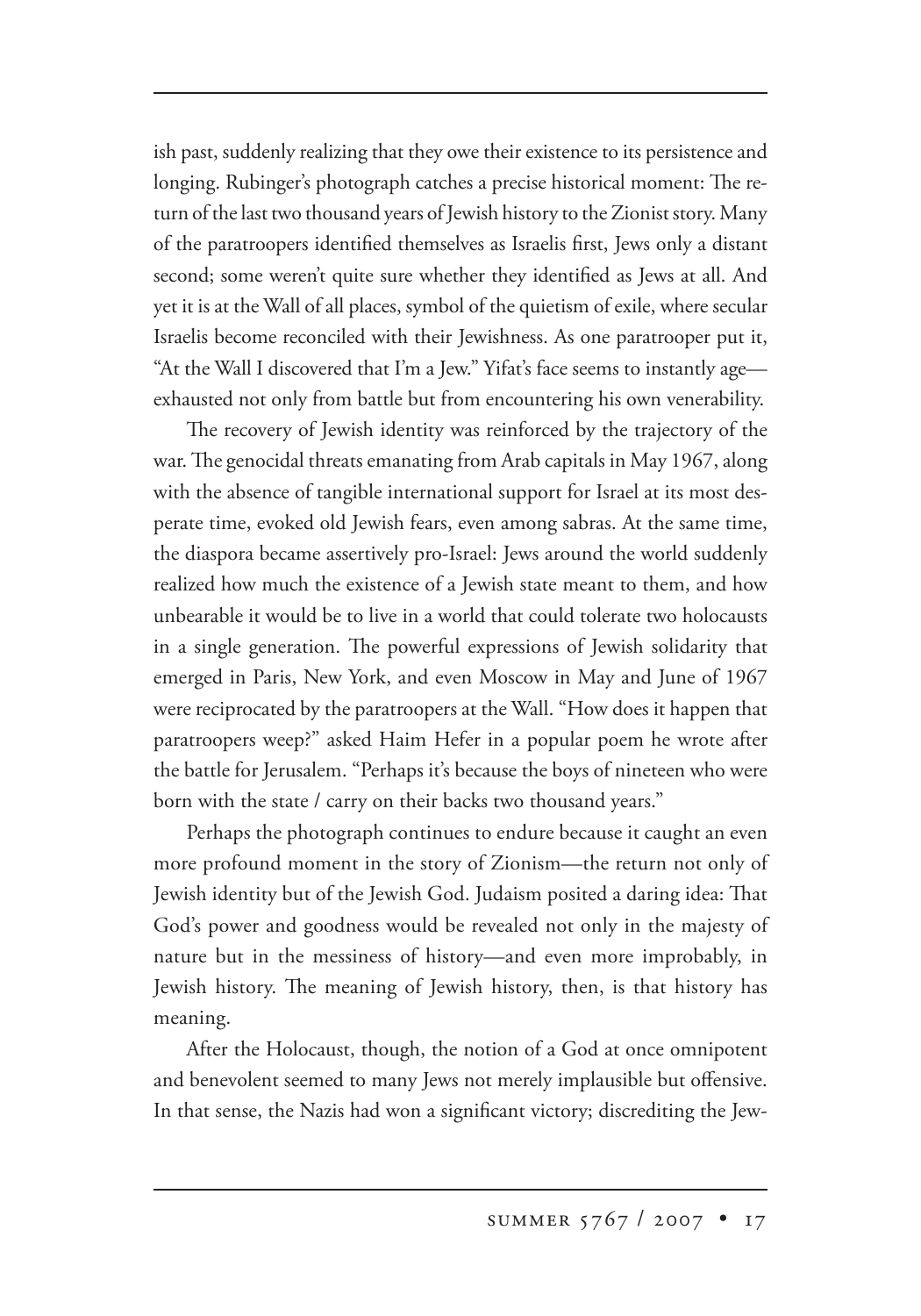ish God of history had been a central goal of the Final Solution. The Final Solution was, in a sense, a theological project, an attempt to confirm the ancient pagan taunt against the Jews: "Where is your God?" The Nazis deliberately scheduled *aktions* for Jewish holidays—commemorations of moments of divine intimacy with Israel—to reinforce the message of the absence of the invisible God of the Jews.

The return of the Jews to Jerusalem challenged, if not negated, the Nazi assault on the God of Israel. History had yielded the moment of consolation that generations of believing Jews had insisted, against all logic, must come. Once again, it was possible for Jews to at least consider that the traditional Jewish view of God may be right after all. The reverence that many Jews felt toward the photograph of the paratroopers was the stunned realization—seemingly reflected in Yitzhak Yifat's upturned face—that skeptical secularism may not be an adequate way of understanding the Jewish story, that God may be real after all. Not the confirmation of faith, then, but the *possibility* of faith. "We received the Tora at Mount Sinai," wrote the Yiddish poet Jacob Glatstein, "and in Lublin we gave it back." In Jerusalem, at the Wall, if only for a moment, we considered accepting it again.

 $A<sup>s</sup>$  I waited for Yitzhak Yifat to emerge from the locker room of the health club where he had asked me to meet him, I reminded myself not to expect too much from an encounter with Israel's most mythic image. "He doesn't have anything interesting to say," one of his fellow paratroopers had warned me. And in fact, Yifat's opinions were relentlessly conventional: The Israeli Everyman.

I had sought him out because I had begun working on a book about the paratroopers who reached the Wall on June 7, 1967. In part, the book is a search for that moment of transcendence caught in David Rubinger's photograph. In seeking out Yifat, I was hoping to discover something of mythic Israel still stirring beneath normalized Israel, some trace of June 1967 in the man who, however accidentally, came to represent that tran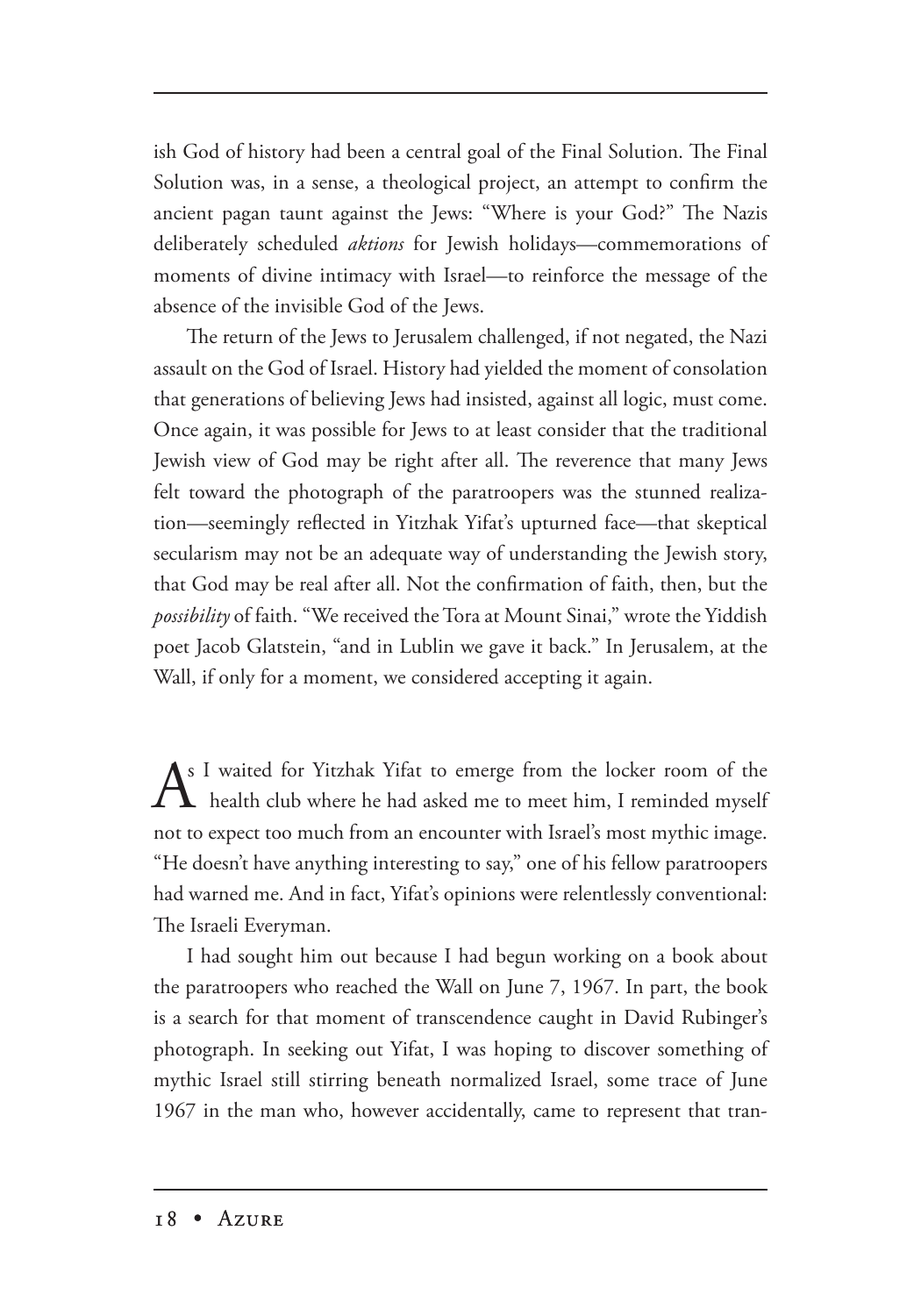scendent moment.

Yifat appeared, sweating, towel around his shoulders. Despite his gray hair, his face had retained its youthful vitality. His nose was flattened at the tip, as if from a boxing mishap. He was shorter than I had expected: In the photograph, shot from below, he and his friends appear towering. We sat on a leather couch near the front desk; New Age music played in the background. From this vantage point, 1967 seemed inaccessible. Normalized Israel had clearly vanquished mythic Israel.

Yifat told me that he wasn't sure what time of day he had arrived at the Wall on June 7, 1967. He recalled the light turning gray, as if, in penetrating the narrow courtyard of the Wall, the rays of the sun had taken on the color of stone. He recalled noting how the stones gradually grew smaller the higher the Wall rose. He recalled a photographer approaching him and several of his friends and taking their picture, but didn't recall what the photographer said to him.

"What were you looking at as you gazed toward the distance?" I asked.

"I don't remember. Maybe a flag."

"What moves me about the photograph is your expression of humility," I said.

"Humility, yes. But mixed with strength."

"What were you thinking about?"

"Jewish history. Judah Macabee and Bar Kochba. And the Holocaust."

The Jews who fought back, and the Jews who had no means of fighting back.

"Did you experience religious feelings?"

"No, I'm totally secular. But"—the symbol of consensus hastily added— "I respect everyone."

Yifat, a gynecologist, recently lost his wife to cancer; he couldn't speak of her without visibly grieving. They had met as university students, working together on a volunteer project to rehabilitate prisoners. At age sixty, he still volunteered for reserve duty, serving in the medical corps. "That's right, every year. I don't see myself as a *freier* [sucker]; I don't know what the word means.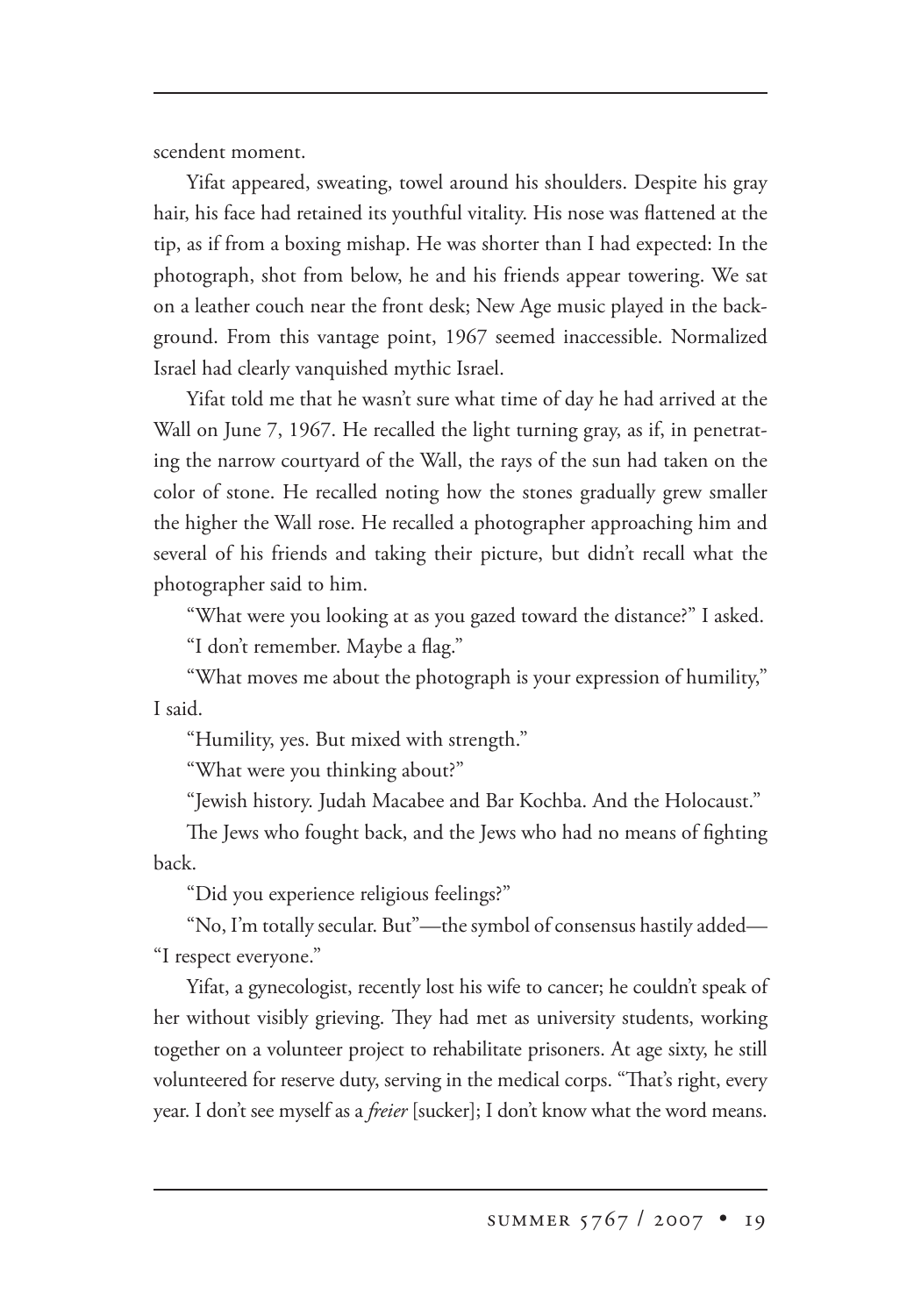What, helping make this a better, safer country for your children—that's being a *freier*? It's a privilege to serve with men who have honor—these are the best people in this society."

He goes wherever he is invited to speak about that day at the Wall: To elementary school classes, to Israel Bonds dinners. When I'd first called him for an interview, he was overwhelmed with work; but rather than turn me away, he offered to meet me at his home—at 11:30 P.M. He explained that he felt a sense of responsibility to history, even though he didn't particularly enjoy giving interviews.

His is one of the most recognizable faces in the country. He gets spotted on the street and in the supermarket. Patients who discover that he is "the paratrooper who looked up at the Wall," as the Israeli media refer to him, feel a little more secure entrusting him to deliver their babies. Once, in Rockefeller Center in New York, a woman with numbers on her arm stopped him and asked, "Aren't you the boy from the Wailing Wall?" He relates to fame with bemused detachment. "It could have been anyone in that photograph," he said to me. "I don't feel in any way that this is about me. It's about my friends, all those who fought." I asked him whether he had hung the photograph in his home or in his office. "Are you *kidding?*" he replied.

"What does the Wall mean to you today?"

"I'll be honest with you. It was one thing when the Wall was the national symbol. But since it has become a synagogue, I feel less at home there."

"Have you ever experienced faith?"

"Most definitely not. What God? Where was God when my wife was dying of cancer? We had such a happy marriage. We traveled everywhere together. Everyone loved her. She was such a good person. She only wanted to do good for others."

A big man with a shaved head and leather jacket passed us, abruptly stopped, pointed: "The Wall?" Yifat nodded without enthusiasm: Caught.

"I'm the chief police detective for the Tel Aviv area," the man explained. "Lots of people know me. But when I leave this world, no one will remember that I was ever alive. But you will be remembered forever."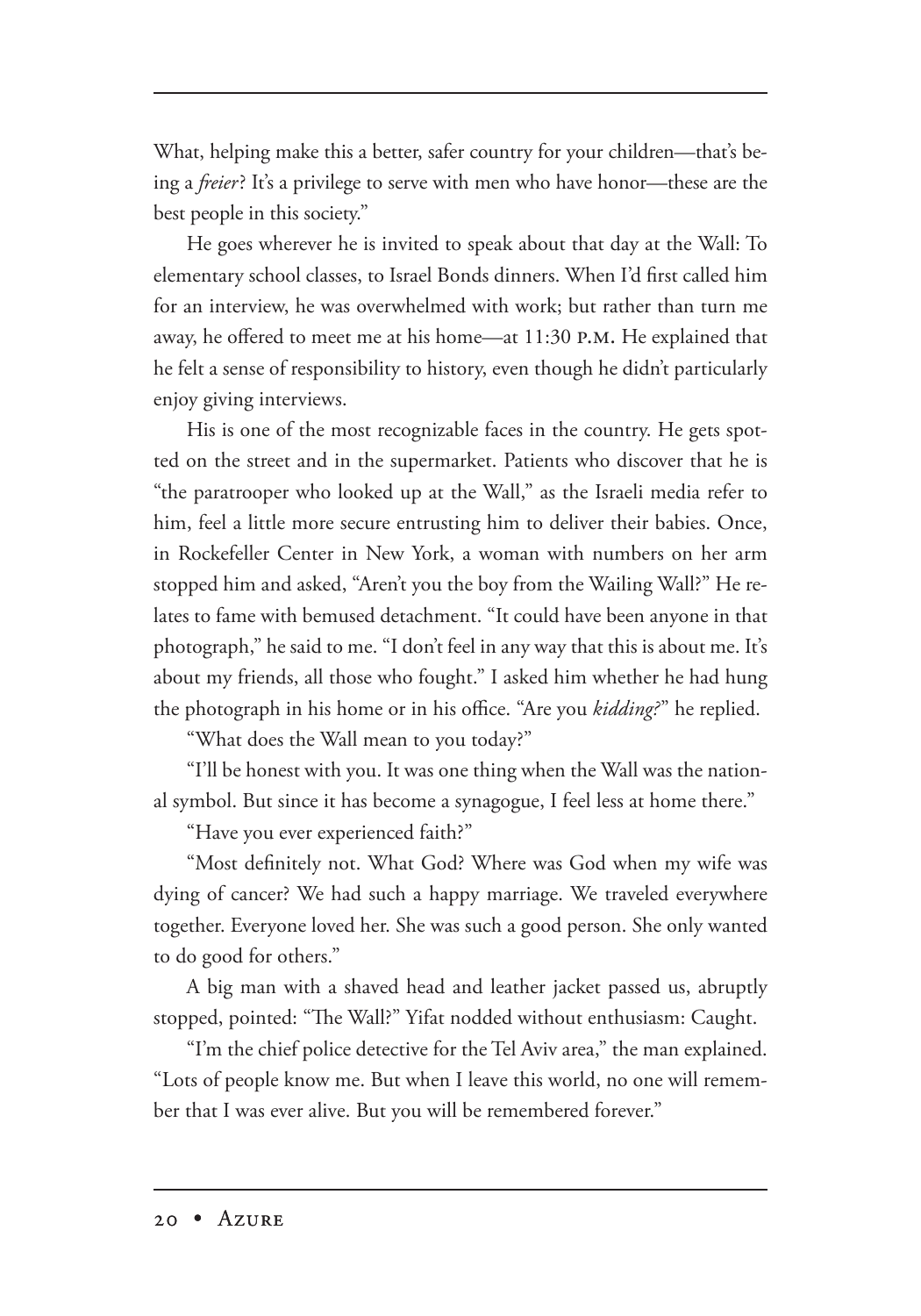"I'm going to die just like everyone else," Yifat said.

"Don't make fun," said the detective, mistaking Yifat's modesty for contempt. "You should appreciate the gift. I'd give anything to be in that picture."

Afterward, Yifat said to me, laughing, "How do you know I didn't set that up?"

I asked him about politics, the state of the state, and he condemned corruption and traffic jams. "Whom did you vote for in the last election?" I asked. He held up his hand and said, "I don't talk about it"—probably the only Israeli I've ever met who refused to discuss his political beliefs. Politicians offered him safe seats on their Knesset lists, he said; he always declined. "I have friends among politicians from Left and Right," he added, careful to maintain balance.

There was nothing left to say; the interview was over. Despite myself, I was disappointed. Only afterward did I realize how easy it was to miss Yifat's significance. Though Yifat is an exemplar of devotion and sacrifice, we Israelis have taken for granted this good man who grieves for his wife and brings new life into the world, our poster boy whom we display whenever the media need a Six Day War anniversary story and a few banal quotes. And he dutifully complies, without complaint and without pleasure, just as he has continued to serve in the army long after his obligation has lapsed. Conscious of his role as icon, he does his best to represent consensus. He has become our symbol, then, not just by accident but by right: The normal secular Israeli, without faith, whose capacity for service would be considered mythic in more normal nations; proof that the Israeli Everyman can contain our highest expectations of ourselves.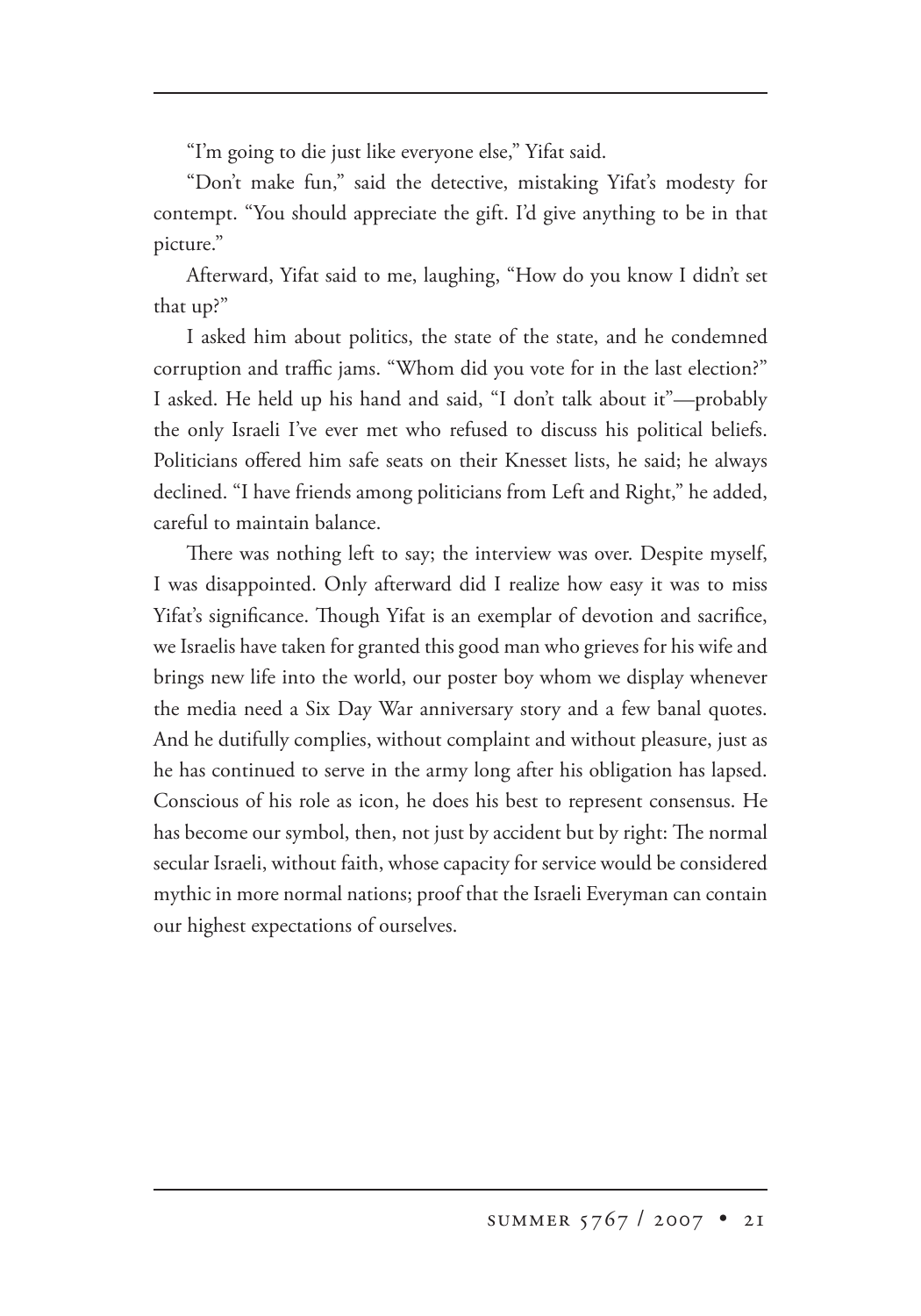**D**avid Rubinger didn't want to discuss the photograph. Not again, the tone of his voice suggested when I asked him for a meeting. What was left to say that he hadn't already said so many times before? I persisted; reluctantly, he relented.

He suggested we meet in a café in downtown Jerusalem. He arrived late for our meeting and announced that we had fifteen minutes before his next appointment. Fifteen minutes to discuss the return to Jerusalem and the meaning of Jewish history.

Rubinger, about to turn eighty yet still dapper in a goatee, camera hanging from his shoulder, told me something of his biography. He was born in Vienna and, in 1939, moved to Palestine on the Youth Aliya rescue program. He joined the Jewish Brigade, fought against the Nazis, lost his mother in the Holocaust, married a survivor.

He had been in Sinai on June 6, 1967, when he heard rumors that the paratroopers were about to enter the Old City. He tried to get onto an army helicopter transporting wounded soldiers back to Israel, was denied access, and then, just as the helicopter was taking off, leaped on board; he arrived in Jerusalem early in the morning on June 7, then walked through the deserted streets toward the Old City. He came to the Lion's Gate just as the paratroopers began breaking through.

The photograph at the Wall, he said, was hardly his favorite among his work; in terms of composition, he insisted, it wasn't even a particularly good photograph. Initially, he continued, he didn't realize that he had taken a memorable picture. "I came home and told my wife, 'I have a great photo—of Rabbi Goren [chief rabbi of the IDF] blowing a shofar while being held on the shoulders of paratroopers. My wife looked at the contact sheets and said, '*That's* your photograph.' I said, 'What, three soldiers standing there?'"

"What did you experience while taking the photograph?" I asked, speaking loudly over an MTV broadcast behind the counter.

"Whatever I felt then is irrelevant now. Today, if I stood bareheaded at the Wall [as I did then], three rabbis would rush to put a cardboard *kipa*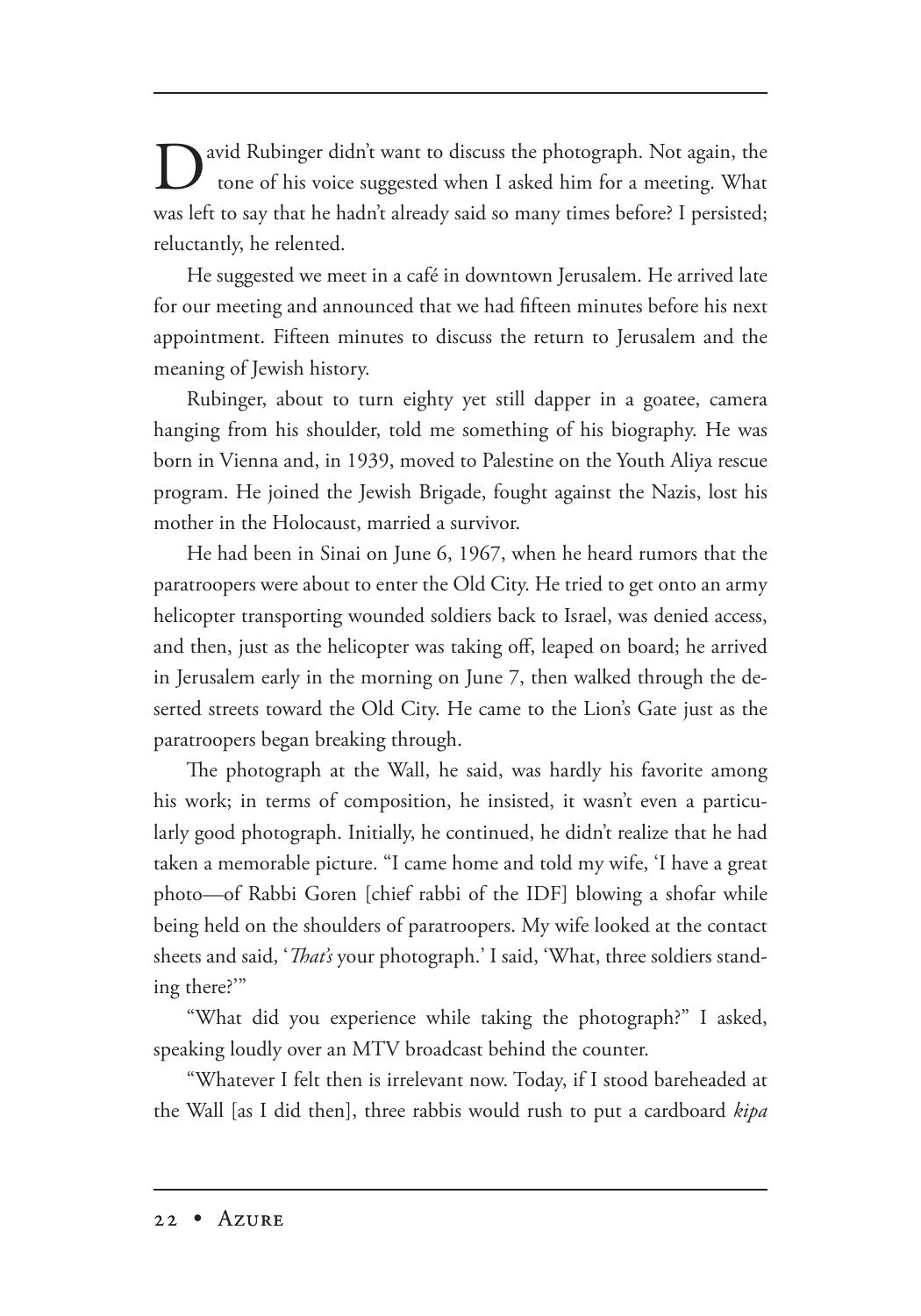on my head. Yitzhak Yifat says that he feels the Wall has been taken from him." The Israel he loved, said Rubinger, began to go wrong with the Six Day War—unleashing messianic hysteria, nationalist arrogance, and clerical rule.

In Rubinger's detachment from his most famous work was the tragedy of secular detachment from Judaism, the squandering of that moment when all of Israel seemed prepared to accept, on some level, a return to Jewish roots. In Rubinger's case, the tragedy was compounded: The man who had given the Jewish people one of its most profound contemporary symbols of faith seemed to have lost his love for Judaism because of the consequences of the very event he had helped immortalize.

Despite his ambivalence, I sensed that our conversation remained unfinished. When I called him back and asked for another meeting, he surprised me by inviting me, without hesitation, to his home. Perhaps he too felt the need to express some elusive insight.

Rubinger's living room was a photographic gallery of his work, a reminder of why he has become our most important visual chronicler: For all his irony and disappointment, he is hopelessly in love with Israel's story. There, on the wall, were Israel's defining images: Egyptian President Anwar Sadat whispering to Prime Minister Menachem Begin; Begin tenderly placing a shoe on the foot of his wife, Aliza; a kerchiefed, elderly woman clutching the gravestone of her son who fell in the Yom Kippur War, while her bearded husband sits on the ground beside her, staring blankly; a slumped Golda Meir holding her head on the day her government fell. Crowded among all the other images were Yitzhak Yifat and his friends.

"Which one is your favorite?" I asked him. Wordlessly, he led me into his study and pointed to the lone photograph hanging over his desk. It depicted a blind boy, a new immigrant in the 1950s; wearing a *kova tembel*, the conical kibbutzniks' hat, his mouth open in wonder, he strokes a relief map of the land of Israel. "I call it, 'Seeing the Homeland,'" Rubinger explained. For a photographer, blindness holds a special terror; yet this boy, Rubinger was saying, was teaching us that love provided a deeper way of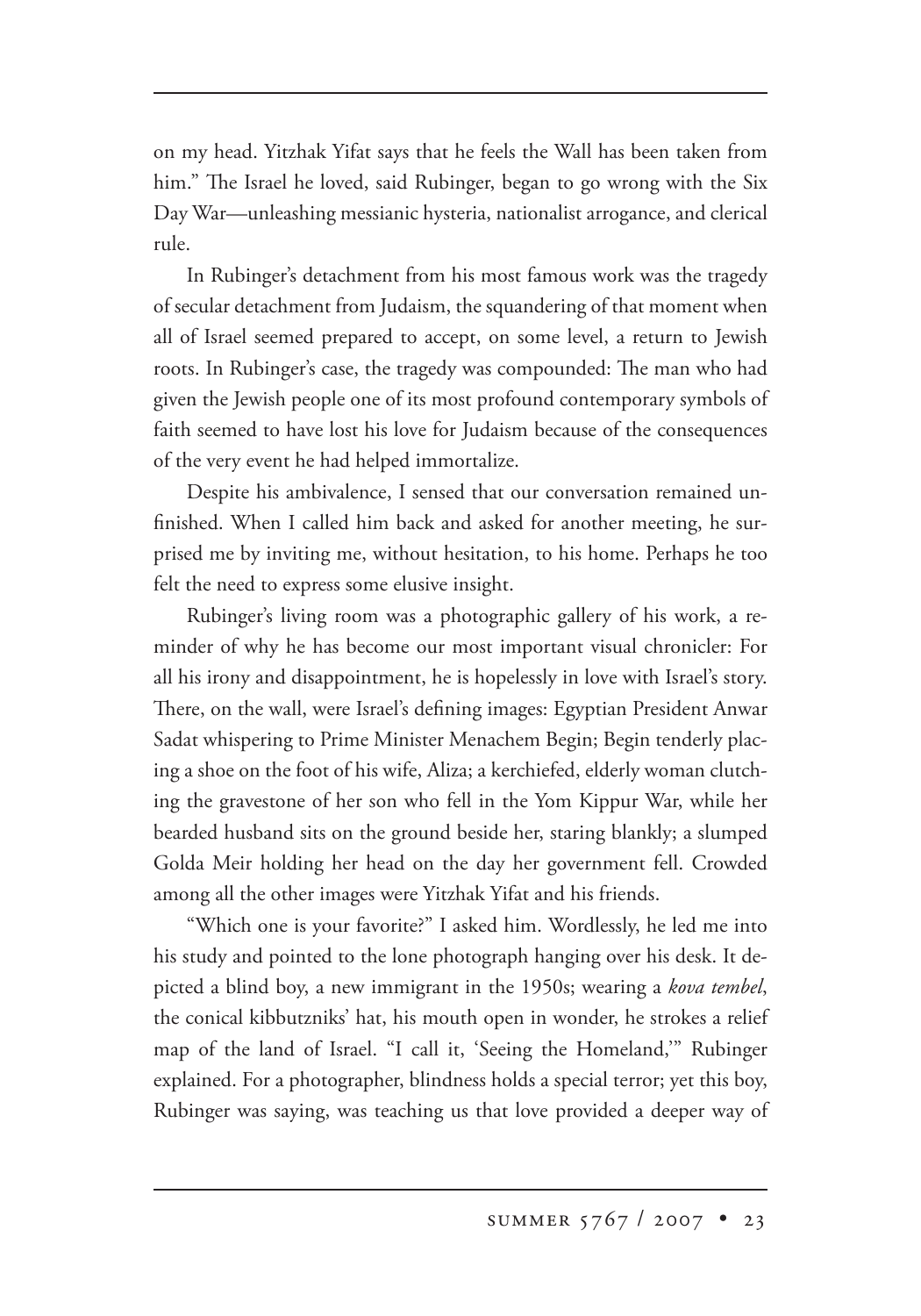seeing than mere physical sight.

"What I love about your photograph at the Wall," I told Rubinger, "is that it was the image of our highest self, the moment before we fell into gloating in the summer of 1967—the jokes we told about Arab cowardice and the mocking songs we sang about Egyptian leader Gamal Abd al-Nasser and the bullets we wore around our necks."

"I came from a religious home," he said. "My father was strictly Sabbath observant. He *davened* in a *shteibl* [Hasidic synagogue]. I used to love cantorial music. But now I wouldn't listen to it if you paid me. I feel such disgust for the way religion has been abused in this country.

"You know," he continued, "when I took the photograph, I cried. It was the first and last time that that ever happened to me. I felt something similar when Sadat came off the plane and saluted—but no, it wasn't the same."

"You mean not only the paratroopers wept, but the photographer wept too?"

"Everyone was emotional. Michael Elkins [the veteran BBC correspondent and passionate Zionist] stood near me, leaning against the Wall; he wasn't a religious Jew, but he wept too. Now I cry for the results of the war."

I asked him to explain how a photographer, who considers himself an onlooker rather than a participant, managed to get so caught up in the event he was recording that his lens had blurred with tears. He said, "I had been to the Wall once before, in 1946. It didn't make a big emotional impact on me. After 1948, I used to go up to Mount Zion to the Dormition Abbey and try to photograph the Wall from there. But you couldn't see it. It was farther away than the moon; unlike the Wall, you could see the moon." The emotion on June 7, then, was partly in response to those years of enforced separation.

And then, of course, there was the victory over Nasser's genocidal threats. "We all felt tremendous relief. A sense of reprieve. It's as if you are about to be executed and suddenly, instead, you are crowned king."

"Did you experience a sense of the transcendent?"

"No, it wasn't religious."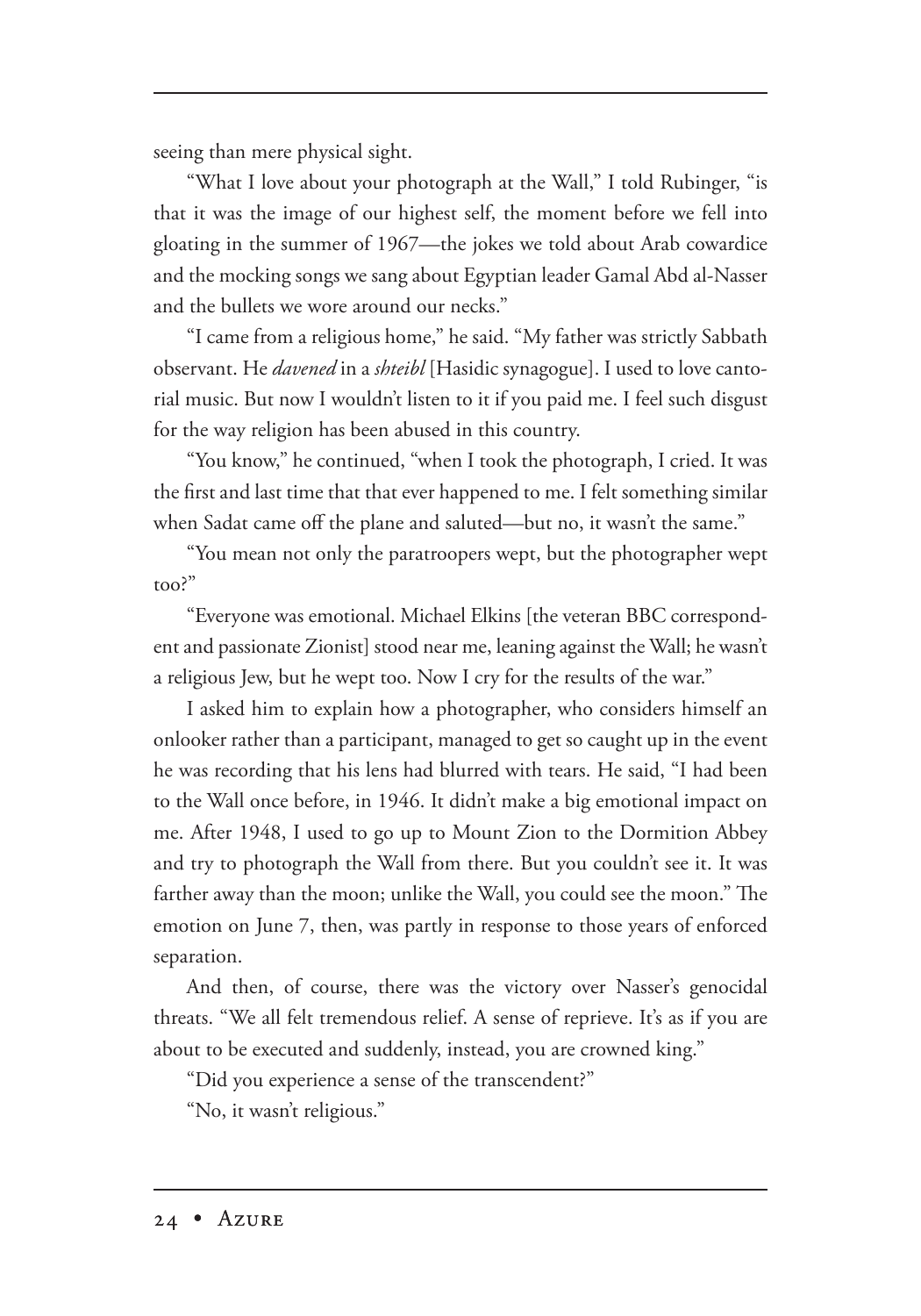"Some acknowledgment of *netzah Yisrael*—the eternity of Israel?"

"I suppose that once I would have believed in those big words."

"In your photograph, I see humility and awe."

"Awe, yes. Humility, no."

"But look again at the photograph," I urged the photographer. "This is our moment of greatest victory. And what image emerges? The heroes surrendering to the wall of Jewish defeat."

"The 'Wailing Wall,' we used to call it," he said. "It took me awhile to get used to calling it the 'Western Wall' after '67."

He looked up at the photograph hanging on his wall. For a moment it seemed as if his upturned face merged with those of the paratroopers.

"Yes," he acknowledged, "there is humility in their faces."

He was silent. "When the state was created in 1948," he said after awhile, "we felt no sense of God at all. But here, there was *something*…."

The photograph was first published in the newspapers on my fourteenth birthday, and I took its appearance as a personal affirmation. Though I had been raised in an Orthodox home in Boro Park, Brooklyn, I had grown up without faith. My father, a Holocaust survivor, insisted I practice Jewish rituals to "know how to be a Jew among Jews," as he put it, but God had little to do with our Judaism. The same, I sensed, was true for the survivors who rushed through the prayers in the Hasidic synagogue we attended; for them, as for my father, remaining Orthodox was an expression of loyalty to their martyred families, not to the silent God who had seemingly abandoned them.

Toward the end of June 1967, my father and I flew to Israel. Standing at the Wall, my father suddenly found his lack of faith inadequate. "There is something about this little people that makes no sense," he said to me. "Who can understand this history?" He meant: In the absence of reason, the presence of God in the Jewish story makes as much sense as his absence. With the magnanimity of a victor of history, my father forgave God. Sud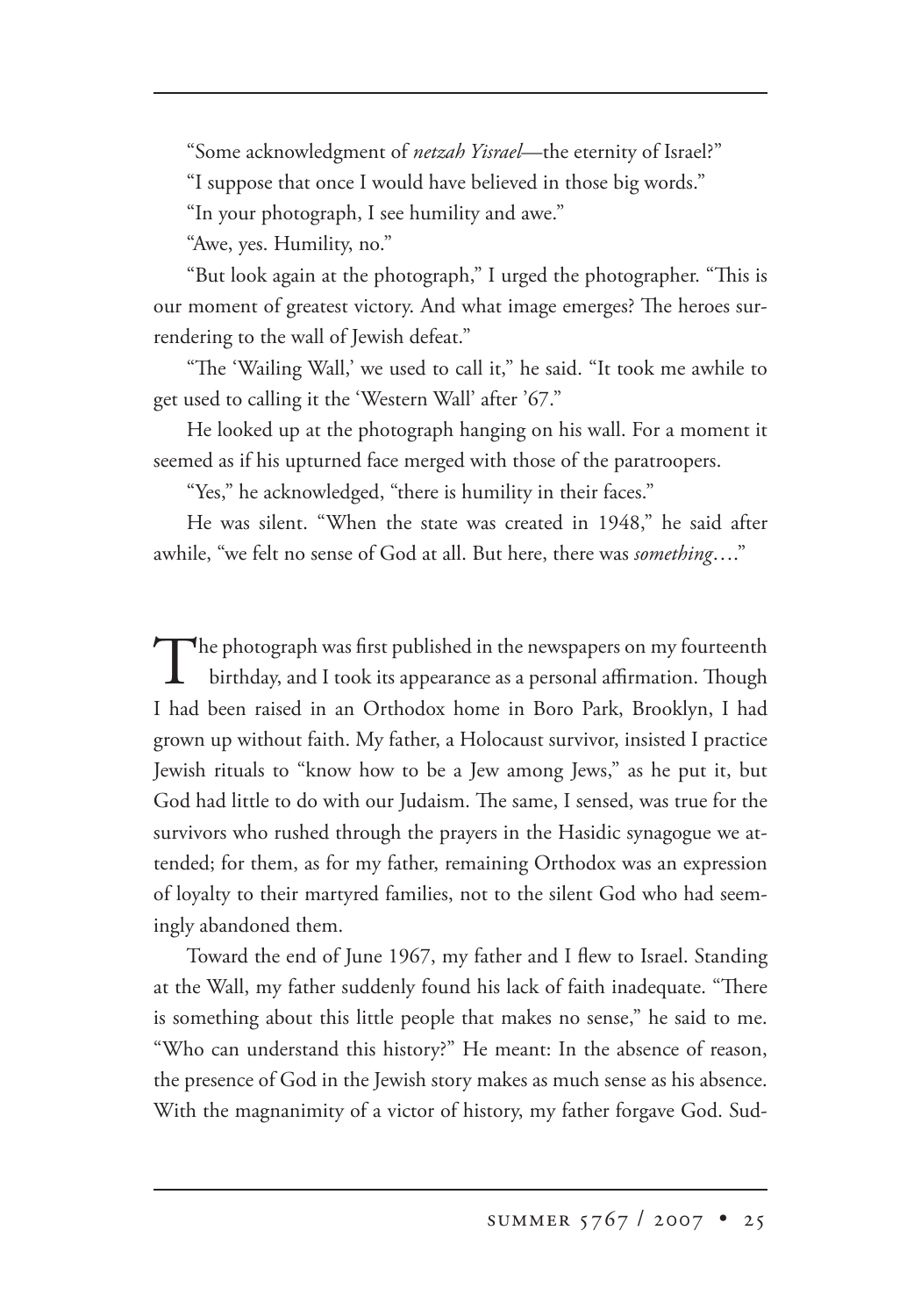denly, the prayers I had always repeated by rote—"Ingather our exiles from among the nations," "Return to your city, Jerusalem"—became urgent, messages of prophecy for precisely this moment. Along with my father, I too became open to the possibility of faith.

In 1982, I moved to Israel—in part, a belated response to the summer of 1967.

It was the beginning of the Lebanon War, which soon turned into the anti-Six Day War. The country I joined was, in certain ways, the opposite of the country I first encountered in late June 1967. Then, the entire people of Israel had been united by threat; now, not only had war failed to unite us, but the war itself had become the pretext for deepening our political and cultural schisms. In recent years, the Left-Right divide has eased, as a majority of Israelis have come to realize that both sides were partially right and partially wrong: The Right understands the dangers of permanent occupation and the demographic threat, the Left understands the dangers of a false peace with terrorists. Still, the wounds of our forty-year debate over the future of the territories won in the Six Day War haven't healed and, for settlers and their supporters, have even intensified in the aftermath of the withdrawal from the Gaza Strip.

The disappointments that have marked much of Israeli life in the last twenty-five years have culminated in this year of political shame and military defeat. And so, even as we mark the fortieth anniversary of the Six Day War, the mythic lure that first brought me to Israel has largely faded. Every day I drive to work from my home in the French Hill, in northeastern Jerusalem to the other side of the city, along the route where the paratroopers fought in June 1967. Route 1 is built on former no man's land; Paratrooper Street follows the Old City walls. Yet most mornings I am too preoccupied by traffic, by annoying drivers, and by vague security anxieties that never entirely recede to notice the view outside my window.

Sometimes, though, I catch a glimpse of the sun reflected on the gold dome rising behind the crenulated walls, and I suddenly remember where I